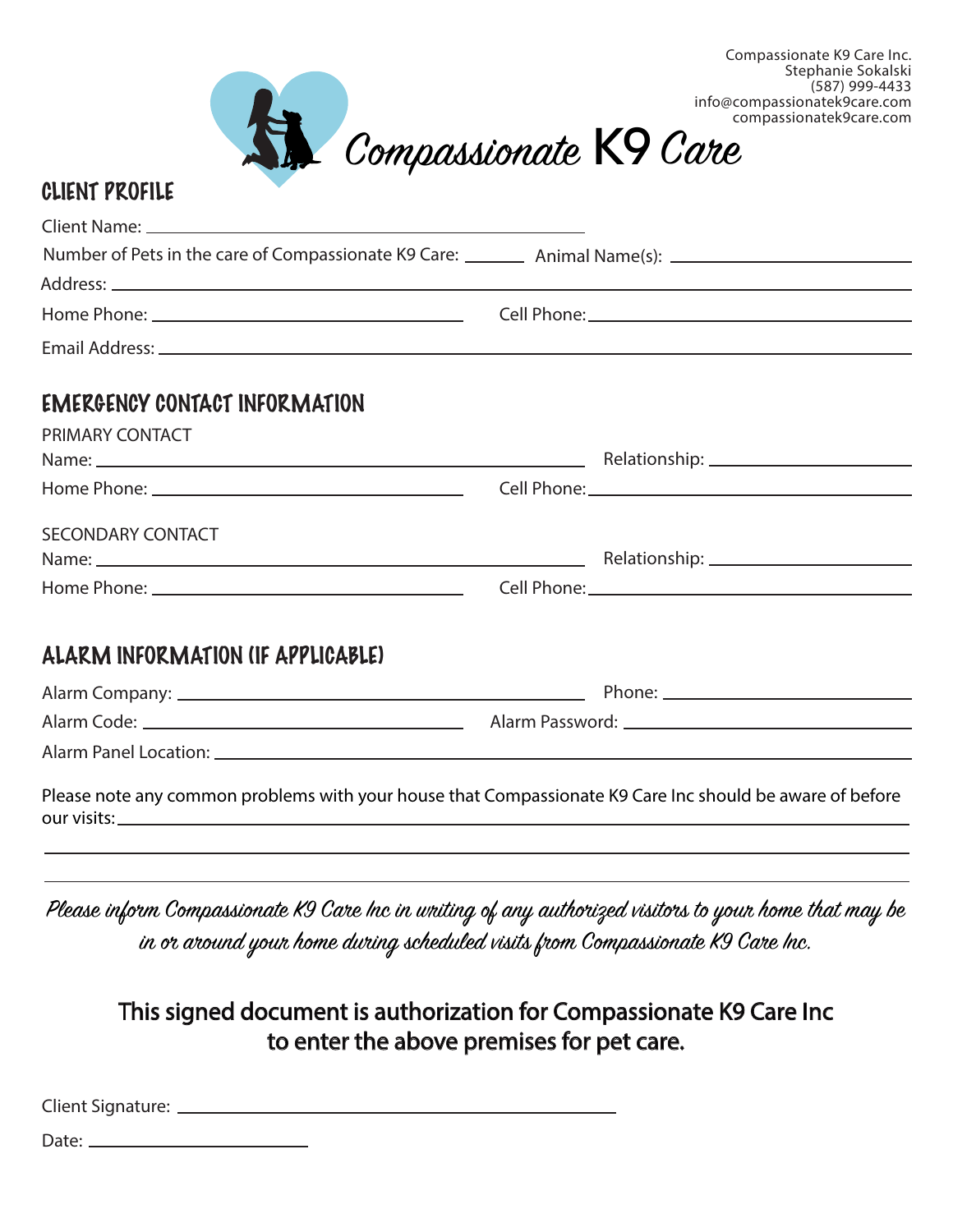

## PET PROFILE (1 of 2) (Complete one form per pet)

| Gender (Circle): $\,$ M $\,$ / $\,$ F Spayed/Neutered? $\Box$ Yes $\,$ $\Box$ No                                 |  |  |
|------------------------------------------------------------------------------------------------------------------|--|--|
|                                                                                                                  |  |  |
|                                                                                                                  |  |  |
|                                                                                                                  |  |  |
|                                                                                                                  |  |  |
|                                                                                                                  |  |  |
|                                                                                                                  |  |  |
| and the control of the control of the control of the control of the control of the control of the control of the |  |  |
|                                                                                                                  |  |  |
|                                                                                                                  |  |  |
|                                                                                                                  |  |  |
| How would you describe your pet's behavior towards other animals? __________________________________             |  |  |
| Are you aware of any reason we should approach your pet with caution? ______________________________             |  |  |
|                                                                                                                  |  |  |
|                                                                                                                  |  |  |
|                                                                                                                  |  |  |

## (APPLICABLE TO PET VISITS/DOG ADVENTURES ONLY)

| Is your pet allowed treats and if so any restrictions on what kind?               |  |  |
|-----------------------------------------------------------------------------------|--|--|
| Medications (if applicable) Name of Medication: _________________________________ |  |  |
|                                                                                   |  |  |
|                                                                                   |  |  |
|                                                                                   |  |  |